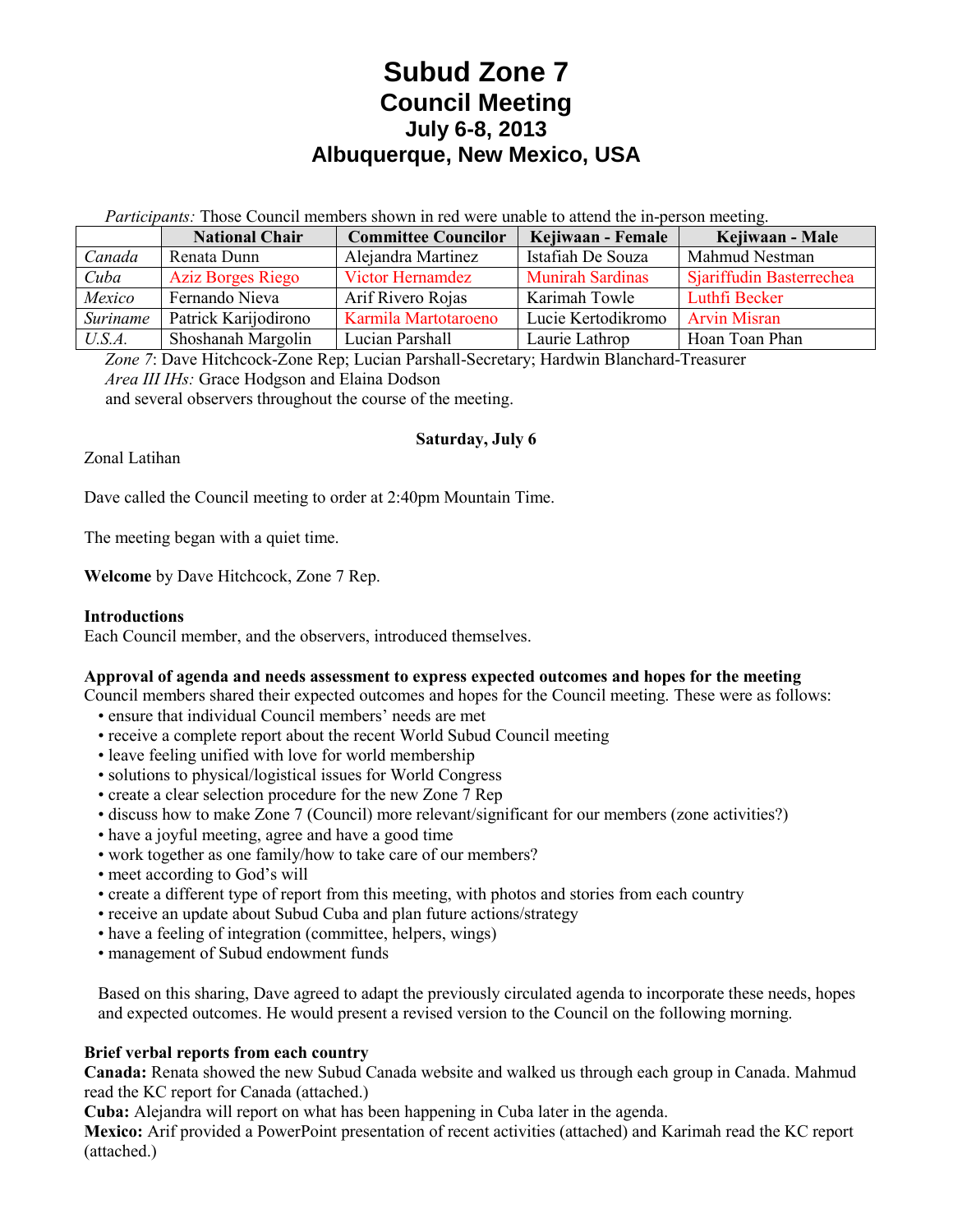**Suriname:** Patrick and Lucie provided a PowerPoint update of their country activities (attached.) **USA**: Shoshanah gave a PowerPoint update and Lucian provided a review of their reorganized website. Laurie gave their KC report (both attached.)

**Caribbean:** Dave read a recent email he had received from Marcus Richmond in Bermuda (attached.)

## **International Helpers Report**

Elaina provided an update on the IHs travel activities, including the most recent trip to Mexico in January. Next year the Area III International Helpers are planning to visit: Suriname, Cuba, Ecuador and Venezuela. She provided an overview of some of the topics that were discussed at the World Subud Council meeting in Spain. The World Congress will have the kejiwaan more integrated into all other Congress activities, including groups to discuss how to put the latihan into practice. It is hoped that all the testing for positions will be done in the first week of the World Congress.

Grace reported how she has observed a maturing of the World Subud Council and Zone Reps over the past 3 years.

As a relatively new member, who never met Bapak, Alejandra commented on how meaningful and beneficial ti was for her to hear personal stories if when people met Bapak. Maybe this could be a session at the World Congress.

The Zone Council meeting adjourned for the day with a quiet time.

#### **Sunday, July 7**

General latihan with attendees at USA Congress.

Dave thanked the countries for yesterday's interesting and varied presentations.

Dave started the day by reading out a recent letter (April 9, 2013) from Ibu Rahayu in response to an invitation to attend the Zone 3 Gathering in Poio, Spain. Ibu Rahayu explained that, although her physical condition had improved, she wasn't able to attend the Zone 3 Gathering. She is taking good care of her health and physical self and preparing herself to attend the World Congress in Puebla, if it is God's will. She went on to say that she felt that members need something to stimulate the awakening of the soul at this time. Nevertheless, she has faith that the power of God always accompanies Subud Gatherings, when we hold them for the worship of God and when people get along with each other.

#### **Amended Agenda**

Dave provided a suggested revised agenda that incorporated the input from the previous day. This agenda continued to evolve during the remainder of the Council meeting.

#### **World Subud Council Meeting**

Dave reported on some of the highlights from the recent World Subud Council meeting in Poio, Spain, including:

- The **Zone Reps met** together on the first day to share what was going on in the countries within each zone. They used a world map to help identify the countries that they talked about.
- A significant part of the meeting dealt with topics involving the **Muhammad Subuh Foundation**, including selecting a replacement trustee. Five members, who were qualified for the position, were tested by the International Helpers. Michael Heathcote from England was selected. The next issue was the March 2013 letter from Ibu to the MSF and WSC. It clarified the respective roles of the MSF and WSA. Ibu Rahayu advised that MSF should focus on maintaining our Subud assets that are owned by the WSA, provide support for Subud houses, assist International Helper travel and the Wings. MSF should not be involved in fund raising, particularly for the archives. WSA will pay back the \$172,000 that MSF has already contributed towards the Legacy Project. There were good, frank discussions that resulted in a better understanding between the MSF Trustees and WSA Directors.
- Approximately 85-90% of **Bapak's and Ibu Rahayu's talks** have been digitized. Approximately \$68,000 is needed in 2013 to finish this part of the project. Hardwin suggested that if 100 relatively wealthy Subud members each contributed \$1,000 per year for 12 years WSA could raise \$1.2m – the cost of the project. What is the long-term strategy for the international archives now that MSF is no longer fund-raising?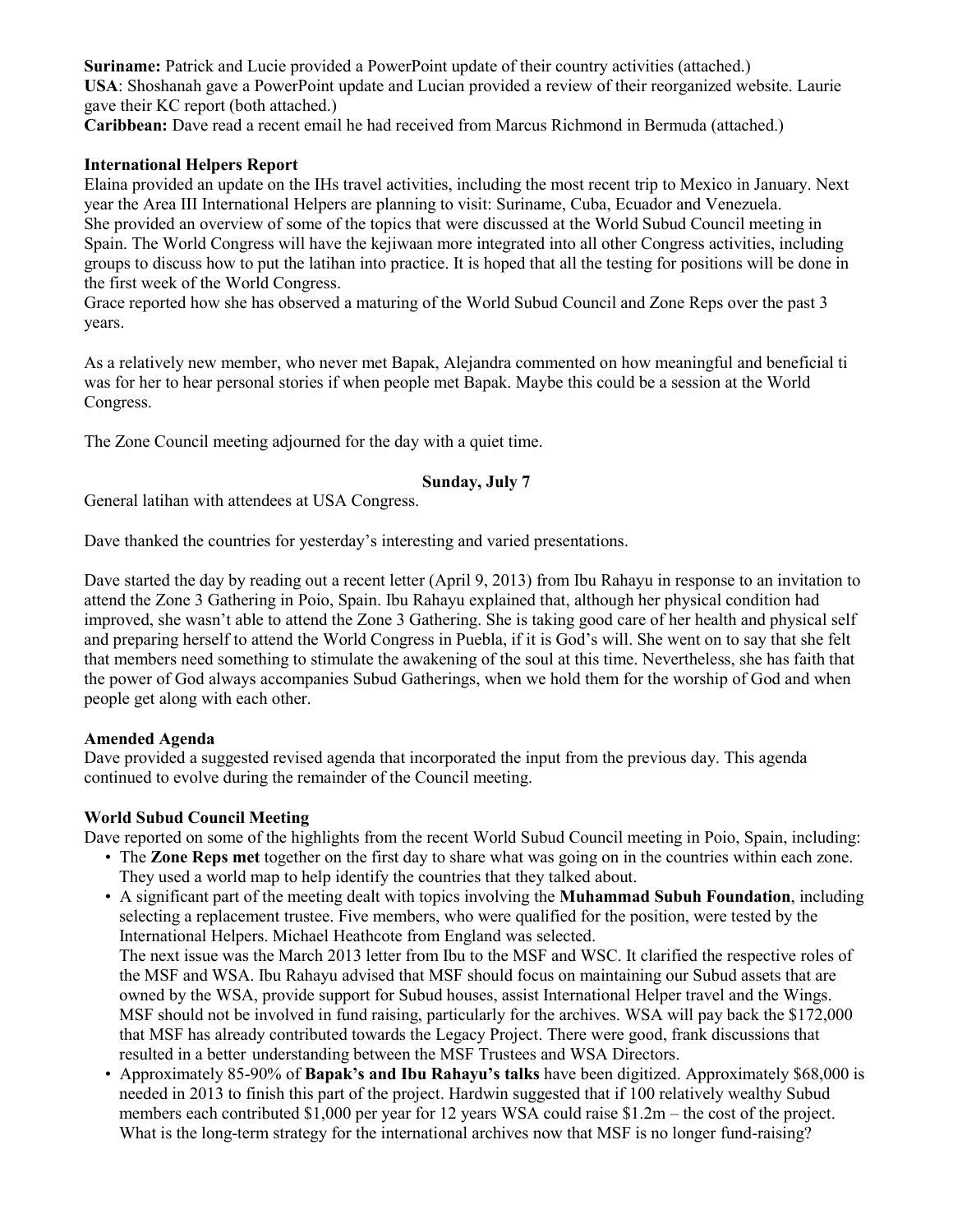#### **Action: Dave to follow up on current long-term international archives strategy and report back to the Council.**

The Council was updated on the status of the **resolutions passed at the 2010 World Congress** in Christchurch. These included a review of, and proposed improvements to, the international Subud organization. Three Advisory Groups have recently been established. Each will start the review by considering two topics: decision-making in Subud (including consensus), and membership in the WSA.

#### **Action: Dave to send information on consensus and membership of the WSA to Zone 7 Council members for their comments.**

Finally, Dave explained that DVDs of Bapak's and Ibu Rahayu's **talks with sub titles** (in English, Spanish, French and Dutch) were now being produced. He distributed copies that were received from Elisa Sanchez at the WSC meeting.

### **Action: Dave to find out if the subtitled DVDs could be copied, confirm that they do not play on regular DVD players in North America, the cost of buying additional copies from SPI etc.**

## **WSA Fundraising**

The Z7 Council then had a lengthy discussion about the recent fundraising letter (last fall) that WSA sent directly to national committees (Canada  $&$  USA), asking them to forward it to the members in their country soliciting funds. Does WSA have a policy on soliciting international funds directly from members? What is the policy?

### **Motion:**

## **Zone 7 requests that if the WSA Executive has need for additional funds for operations or special projects, that it work with the Zone Reps and the national committees to address that need rather than soliciting funds directly from the entire membership.**

Moved by Shoshanah Seconded by Arif

Straw vote by all Council members was unanimously in favor of the motion.

Motion was unanimously approved by the four countries represented at the Council meeting (one vote per country)

## **Action: Dave to forward the approved motion regarding future fundraising to the WSA Executive.**

# **Cuba Report & Support**

Alejandra provided a fantastic, thorough report on Cuban activities – the material was emailed to all members on Zone 7 Council. This generated a good discussion on how Zone 7 can further support Subud Cuba. Suggestions included:

- Send VHS tapes that members no longer need in other Zone 7 countries
- Send the new DVDs with Spanish subtitles
- Take laptops, cameras, USB drives or other digital equipment to World Congress for Cubans to take back to Cuba
- Financial support for the Cuban World Congress delegates (emphasizing that they need to attend all delegate assemblies and working parties.)
- Connect Subud Youth with other youth reps in the Zone
- Annual visits from Z7 persons
- Future Zone meeting in Cuba Visas still a problem for US members?
- Spanish versions of talks at World Congress.
- Need to provide more Bapak and Ibu talks in Spanish (Books) Spanish translations direct from Paloma if saved as .pdf can be sent to Cuba as email attachment.
- Send organization forms on a USB stick (new helper, new member, opening statement). Need help from Paloma. Download from Web.
- Continue financial support from Zone in the future? Discuss with Cuban delegation at World Congress.
- Support the Zone sending Alejandra with the International Helpers on their next visit to Cuba.
- Encourage Cuban members to test the meaning of belonging to Zone 7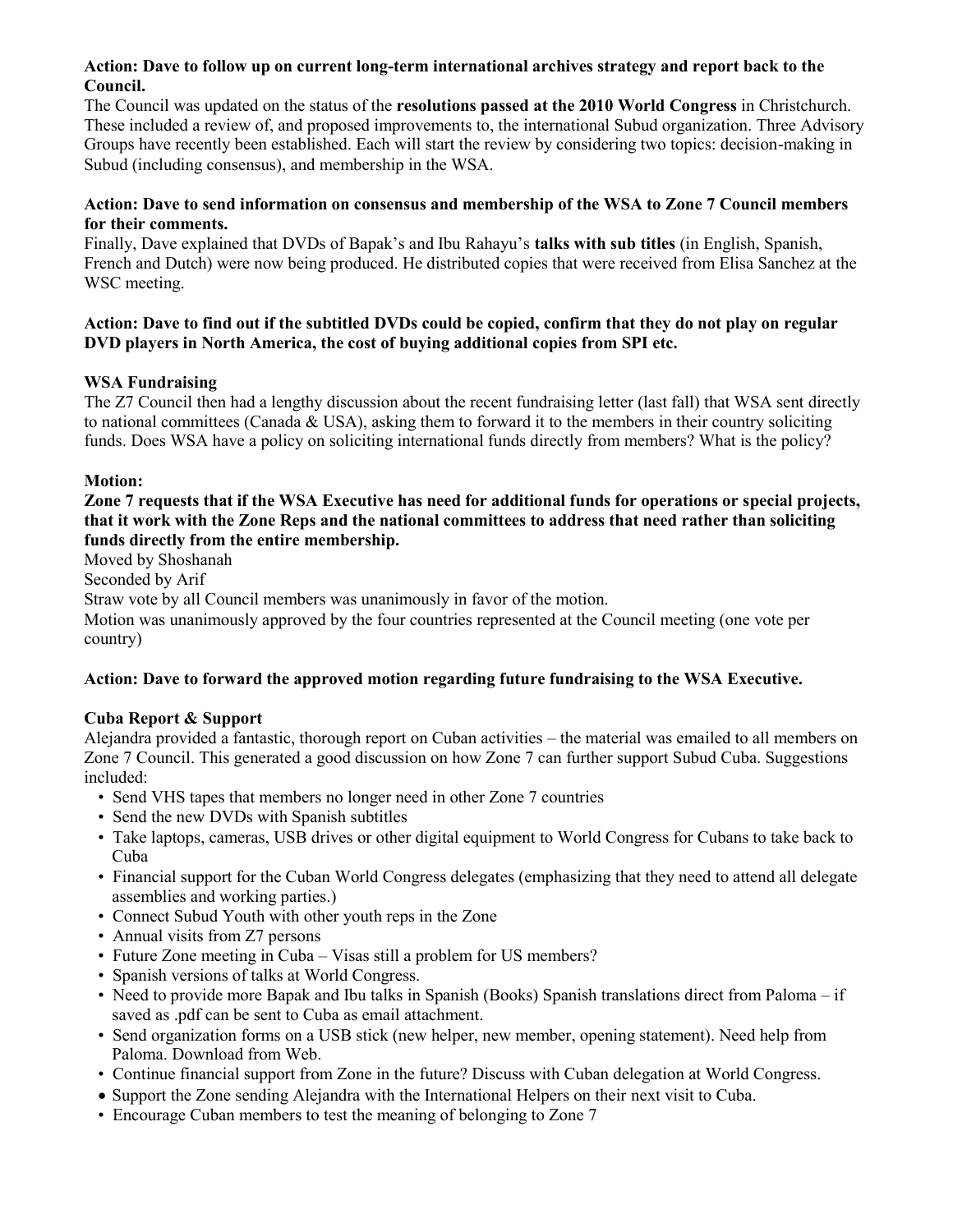**Action: The above suggestions will be considered by the, previously established, Zone 7 Cuban Support Team (CCs & Hardwin), and provide recommended actions to the Council.**

# **Motion:**

#### **Zone 7 Council to make an effort to financially support Alejandra so that she can accompany the International Helpers during their next visit to Cuba (subject to testing.)**

Moved by Shoshanah

Seconded by Renata

Straw vote by all Council members was unanimously in favour of the motion.

Motion was unanimously approved by the four countries represented at the Council meeting (one vote per country)

# **What is the significance/relevance of Zone 7/Zone 7 Council (particularly for our Caribbean members)?**

The following ideas resulted from brainstorming by Council members:

- Improve Wing support throughout the Zone collaboration between counterparts in the other Zone 7 countries, although it may not be practical to have Wing representatives participate in Zone Council meetings.
- Regular (monthly?) PR blurb to members from Zone Rep. Explain what the Zone Council and WSC does, report on Zone 7/WSC activities, share "good news" stories, such as support for Subud Cuba. Keep it short!
- Future Zone Council/Congress meeting in the Caribbean or Cuba.
- Invite Caribbean member (eg Joanna Brown or Marcus Richmond) to attend future Zone Council meetings. More contact from Council members eg Zone Rep.
- Need a Kejiwaan Councillor to communicate with all the members in the Caribbean and then report/represent them on the Council
- East Coast Region of Subud USA has taken responsibility for group (over the phone) latihans with Caribbean members. Marcus Richmond (contact)
- Committee Councillors to share what is going on in the Zone with its members,
- KCs to explore how we might improve the kedjiwaan connection throughout the Zone? Skype latihans with isolated members, including Caribbean?
- Could we have common Zonal Projects/Activities in the future? eg "reforestation day" when all countries in Zone 7 focus on tree planting and share the results with each other.
- What are the specific needs/expectations of our members in the Zone?
- Needs: latihan, news and talks
- Invite Caribbean members to join in Zone 7 latihans (last Sunday of each month)

# **Action: Dave to review these suggestions regarding making the Zone more relevant and involve other Council members in implementing some of them.**

# **Staggered Terms**

Dave opened the discussion by sharing a previous resolution to the 2010 World Congress from Canada (supported by Zone 7) about better continuity on the World Subud Council. This resolution was subsequently withdrawn with the understanding that the topic could be discussed as part of the organizational review resolution. This hadn't happened yet and, therefore, Dave was asking the Council to consider this again. The pros and cons of staggered terms were discussed in great detail. Other Subud bodies, such as SDIA and MSF, use staggered terms. The discussion evolved to staggering terms of both our Committee Councillors on the Zone 7 Council, as well as staggered terms of the Zone Reps on the WSC. It probably didn't make sense for Zone 7 to stagger the term of its Zone Rep unless the other Zone Reps agreed to do the same.

6:00pm - Zone Council Meeting adjourned for dinner.

7:00pm - Zone Council Meeting discussion continued.

**Motion: As Zone 7 Rep, Dave will approach the other Zone Reps for their views on staggered (4 year) terms for Zone Reps.** Moved by Renata Seconded by Shoshanah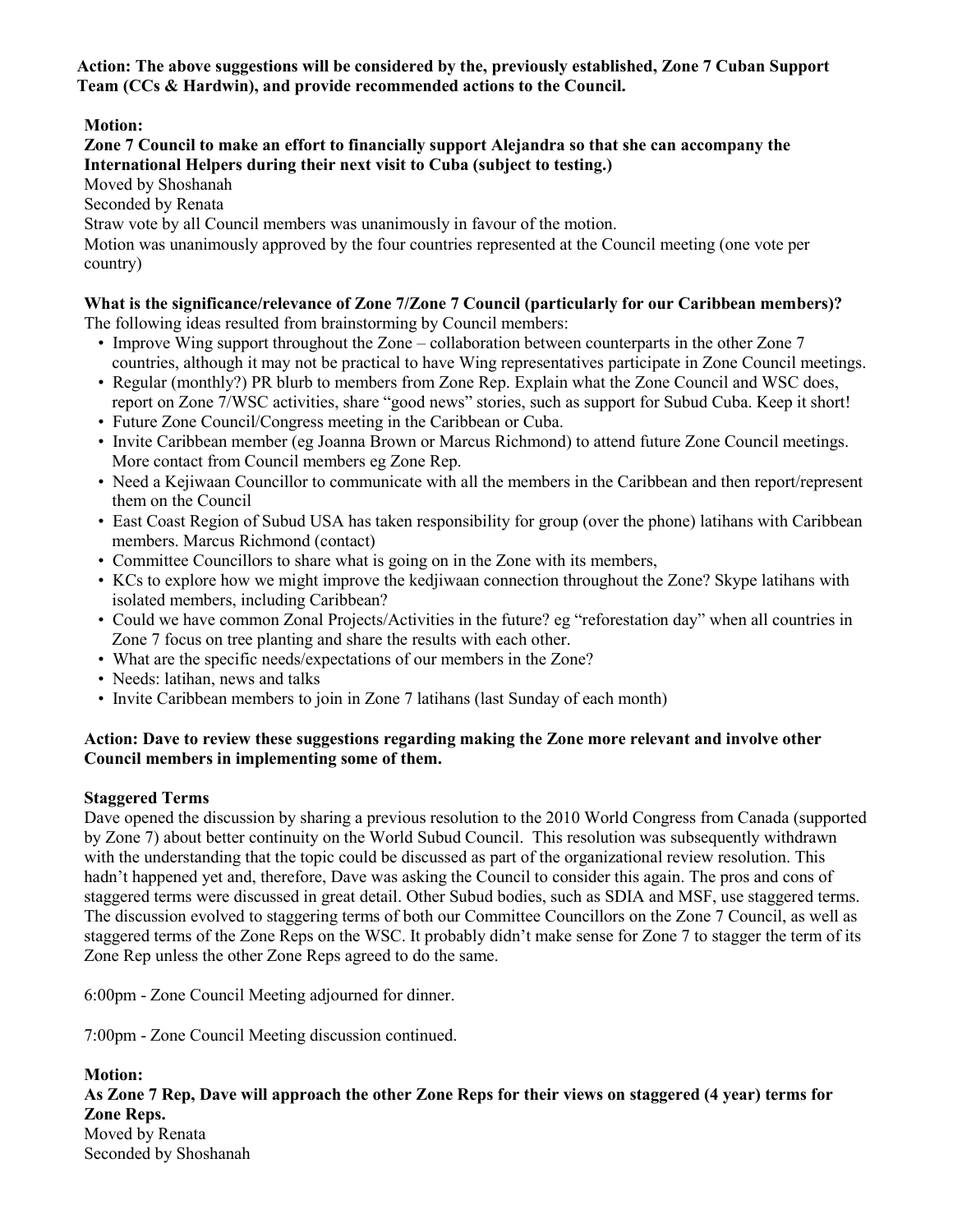Straw vote by all Council members was 11 in favor, 2 opposed, 1 abstention.

Those opposed and abstaining were asked to voice their reasons.

Motion was unanimously approved by the four countries represented at the Council meeting (one vote per country)

The discussion on staggering the Committee Councillor terms within Zone 7 continued.

#### **Motion:**

#### **That each country go back and discuss the need to create greater continuity by staggering CC terms on the Council and report back to Dave (prior to the next conference call) with suggestions on how staggered terms might work.**

Moved by Lucian

Seconded by Laurie

Straw vote by all Council members was unanimously in favor of the motion.

Motion was unanimously approved by the four countries represented at the Council meeting (one vote per country)

## **Selection Procedure for next Zone 7 Rep**

- The previous Zone 7 Council had developed a selection procedure at the end of (Mariamah's) last term. This included the ideal qualities and qualifications for a Zone Rep.
- Testing in front of the Council (and other Zone 7 members) will be used, as part of the selection process, when we meet in Puebla for the World Congress. It is preferable (although not absolutely necessary) that all suitable candidates be present in Puebla.
- Dave said that he would be pleased to mentor the new Zone Rep and be available to answer any questions.

## **Action: Dave will email the proposed Zone Rep selection procedure to the Council for review and comments.**

8:35pm - Zone Council Meeting adjourned for the day with a quiet time

## **Monday, July 8**

Zonal Latihan

Zone Council Meeting resumed at 10:05am

#### **Archive Centre Resolution (Subud USA)**

Dave informed the Council that the international Archives Team had presented a paper at the recent WSC meeting, titled: "Some Proposals About International Archives Centres". This largely comprised a history of what has happened up to now, and the discussion about international centres in the future is ongoing, in conjunction with Bapak's advice on the subject. Following a general discussion about the proposed archives resolution submitted by USA some months ago, during which some Council members expressed concern about the resulting financial liability for the Zone, it was agreed that it be retitled: "Proposal to Consider the Establishment of a Permanent Structure for WSA Archives", so that the whole issue of protecting our archives could be discussed at the World Congress. All Zone 7 Council members supported the discussion of this resolution at the World Congress in Puebla.

### **Action: Dave to forward the Archives Centre resolution to the WSA Executive for discussion at the World Congress.**

## **Zone 7 Finances**

- Hardwin distributed a spreadsheet and walked the Council through the current 2013 Zone 7 Budget and answered questions. Subud Mexico has increased its 2013 contribution to \$400.
- A large part of the 2014 Zone 7 Budget will be used to help delegates attend the World Congress in Puebla.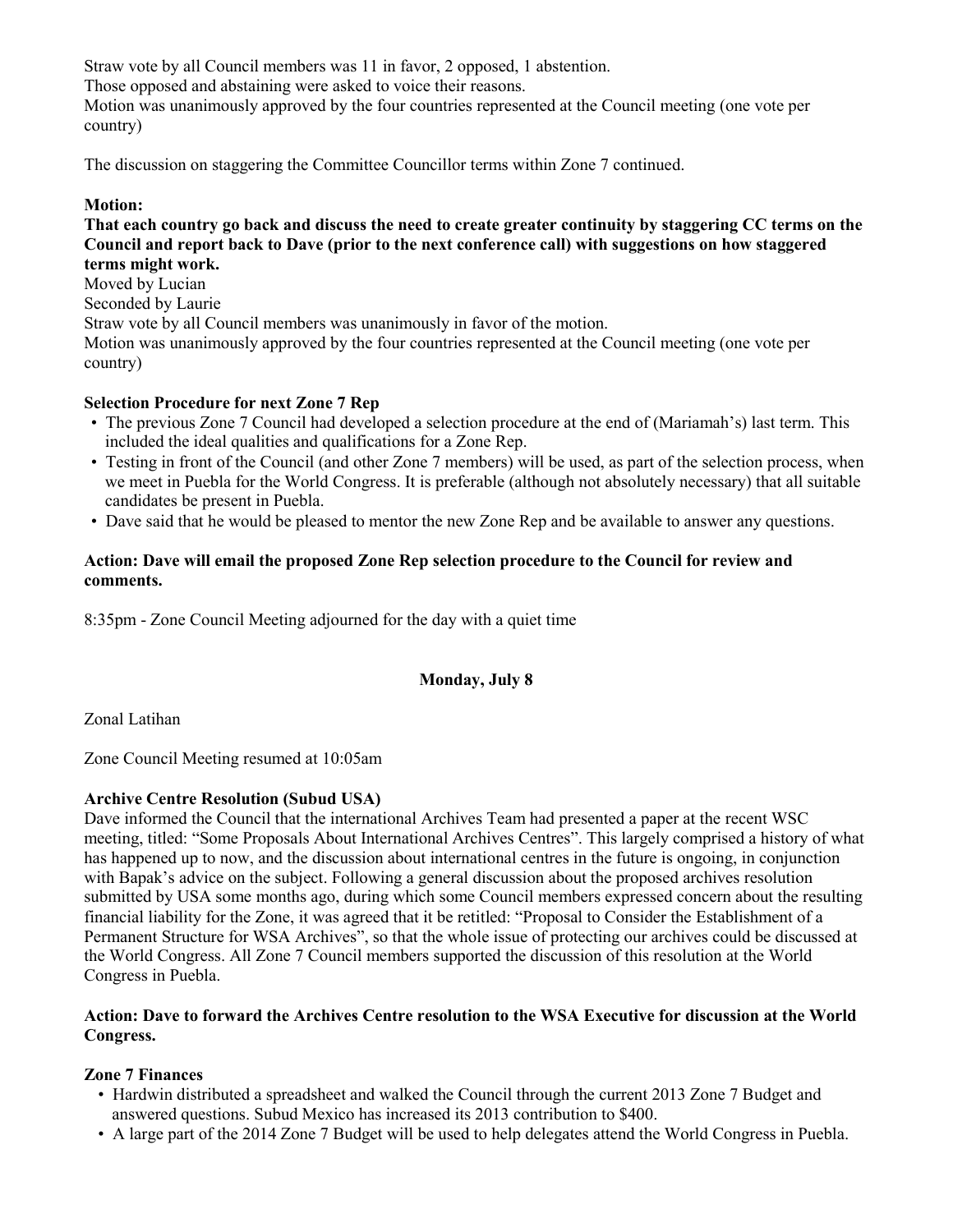- The WSA was offering to help one delegate per country for those countries who needed it. Dave explained that he had received an email recently from the WSA Executive, asking about Zonal support for delegates.
- Marini from Cuba (currently their SD Rep and acting as Committee Councillor), has an unused ticket from a previous time. With help from the WSA and maybe the International Youth Travel Fund for their Youth Rep, maybe the Zone could support 2-3 others from Cuba?
- Suriname has already raised the airfare for one KC to attend the World Congress.
- Although the World Congress is being held in Mexico, some financial assistance to help Karimah and Luthfi travel to Puebla would be appreciated. The national committee will be able to provide some help.
- Renata emphasized the need to also provide some spending money for those coming from Cuba.

#### **Action: The Council agreed that Hardwin would research the costs and coordinate Zone 7 delegate representation at the World Congress. The goal of the Council was to work with WSA and have as many Zone 7 delegates attend the World Congress possible.**

Should Z7 have its own bank account? This had been raised by Elwyn Waugh (WSA Accountant). Apparently, Zone 7 is the only Zone without its own bank account. Currently our money is looked after by the WSA. Does the current system work for us? Need to make sure what is legal.

#### **Action: Hardwin will look into the legalities and practicalities of Zone 7 having its own bank account and report back to the Council.**

Renata would like future Zone 7 budgets include the **full costs** of each zone activity. Therefore, Zone Council meetings would include the (hidden) costs of delegates attending (currently paid for by the individual countries).

#### **Motion:**

**That Zone 7 will create an operational budget to include the expenses of all national delegations.** Motion was unanimously approved by the four countries represented at the Council meeting (one vote per country)

#### **Action: Renata will work with Hardwin to see if future Zone budgets can be "operational/project based" and include all costs.**

The question of having a **4-year zonal budget** was raised, so that it would be possible to plan financial support for delegates to attend the World Congress. It was pointed out that we currently set aside \$1,000 each year for the World Congress.

Is it right/fair/appropriate that some countries (e.g., Canada & USA) always have full delegations to Zone Council meetings and others don't? Should there be an equal number of delegates from each country? It was explained that in years gone by Canada had not always managed to finance full delegations. Should it be a priority for all countries in Zone 7 to be able to bring a full delegation to future Council Meetings and the World Congress? Zone 7 would do what it can to help, but this must be the decision of individual countries. Should in-person Zone Council meetings be held every other year to save cost? A good discussion followed on the benefits of in-person meetings. A suggestion was to hold future Zone Council meetings in countries where they could not afford to finance their delegate travel.

**Do we need a Zone 7 Fundraiser?** This was tabled until Hardwin determined the cost of providing zonal delegate support to attend the World Congress. Maybe special fundraising will be needed at that time?

The meeting took a break for a **group photo** of the Zone Council.

## **Subud Websites**

General discussion, including;

- Subud USA and Subud Canada had recently (ongoing) revamped their websites
- Subud Mexico's website was not complete, with currently just a home page. It could be good if their site is up and running for enquiries during and following the World Congress.
- Subud Suriname did not have a website.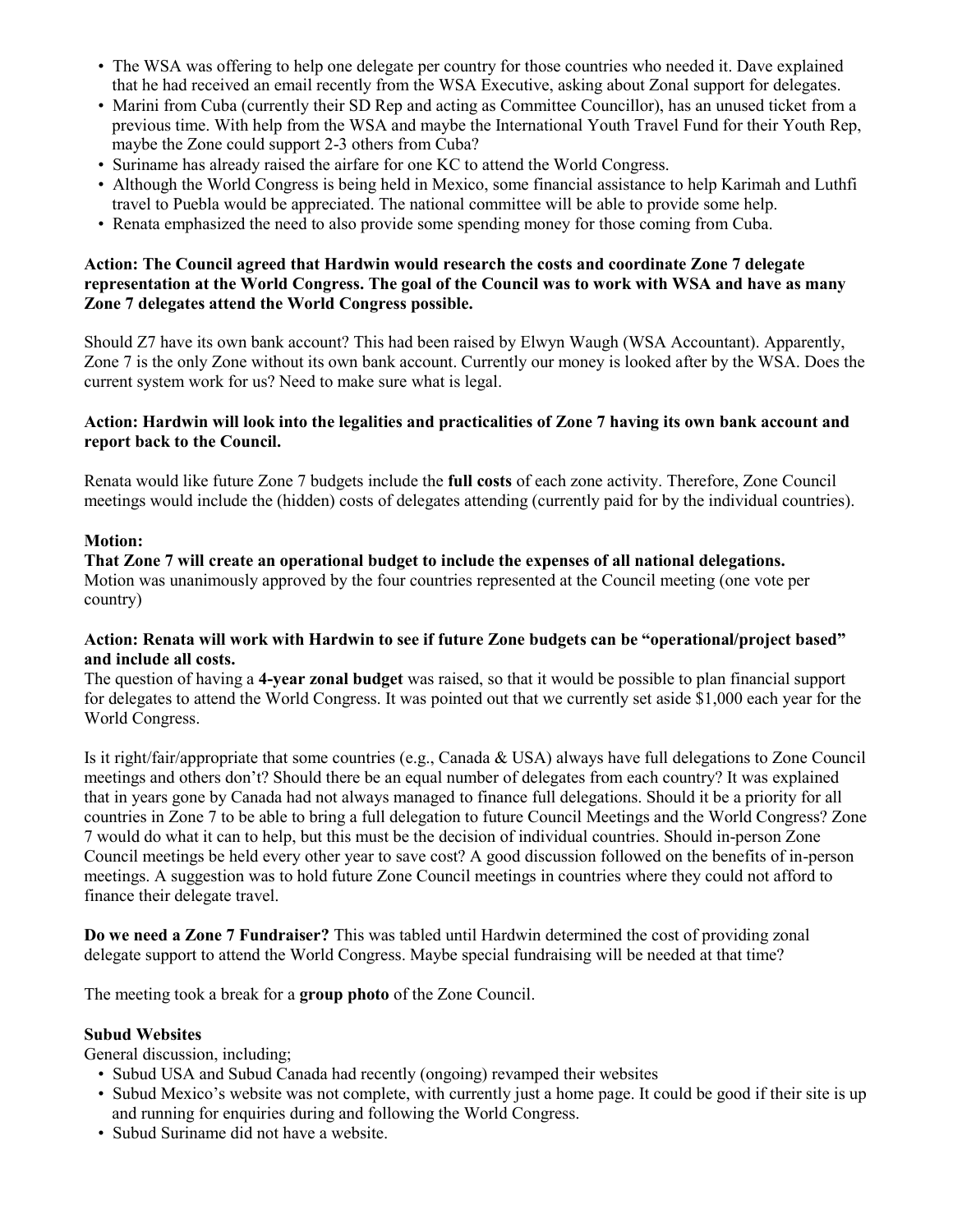- Should we re-instate the Zone 7 website, with links to the different country websites in the Zone and/or specific articles from different countries?
- In the US and Canada, their website re-designs had cost \$3 4,000.

## **Action: Subud Mexico to look for someone who might be able to create a Zone 7 website at nominal or no cost and report back to the Council.**

Finding good Subud information on the web can be difficult. A Canadian member has written to the WSA about this and Hassan Czwiertnia is looking into it. There could be a cost involved.

## **Wing Support & Collaboration within the Zone**

- Can Wings work together more within Zone 7, e.g., Subud Youth and SICA?
- Do we need Zonal Wing representatives? Probably not necessary to create another level of bureaucracy!
- Likely not practical to include all Wing representatives on conference calls. Maybe some could be invited, as has happened in the past?
- Council to help connection between Youth Reps within the Zone
- Describe national Youth Camps as Zonal Camps and invite other countries.
- Improved connections between national SD organizations in each country.
- Suggestion of a Zone 7 cookbook, not taken up.
- Responsibility of Committee Councillors to bring the Wings together.
- Could be helped by a Zone 7 website.
- Need "Zonal Awareness".

## **World Congress Update**

The WCOT had made a comprehensive presentation to the US Congress earlier in the week. Many Zone 7 Council members had been present. Was there anything that the WCOT members wanted to add?

- Register, Register, Register!
- Take advantage of the payment plan.
- Non-Subud spouses do not pay a registration fee.
- Suggestion for brief newsflashes to be sent out periodically, with latest information.

#### **Action: Marston Gregory (WCOT Treasurer, who was observing) agreed to take this suggestion back to the WCOT.**

- There will be several elections, changing the national officers for the country delegations between now and the World Congress. Should members wait before registering? Marston advised: "Yes".
- Fernando recommended that the Zone 7 Council meeting in Puebla take place after the Plenary Sessions.
- Please continue to pray for the WCOT

#### **Solutions to physical/logistical issues for World Congress**

This topic was not discussed during the Council meeting. Some valuable lessons had been learned at the recent US Congress.

#### **Action: Dave to send out an email to Council members asking for any concerns and suggested solutions regarding physical/logistical issues that might be helpful to the WCOT for Puebla.**

## **Different type of report from Zone 7 Council**

Istafiah volunteered to coordinate articles from various Council members that would help to make the Zone more interesting to our members. This could include impressions of the Council meeting, stories, photos etc. As Istafiah said in a subsequent email:

*Yes, I am still willing to co-ordinate and implement my suggestion that we put together a different sort of report other than committee reporting - about Zone 7, PROVIDED of course that the delegates feel the same way and have the time and means of providing me with photos and words. Without this, it won't happen.*

*The idea came to me on the spot that day in Albuquerque and so I hadn't yet worked out details. Basically, what I would like to do is put a 'human face' on Zone 7 - our hopes and dreams as individual countries coming together*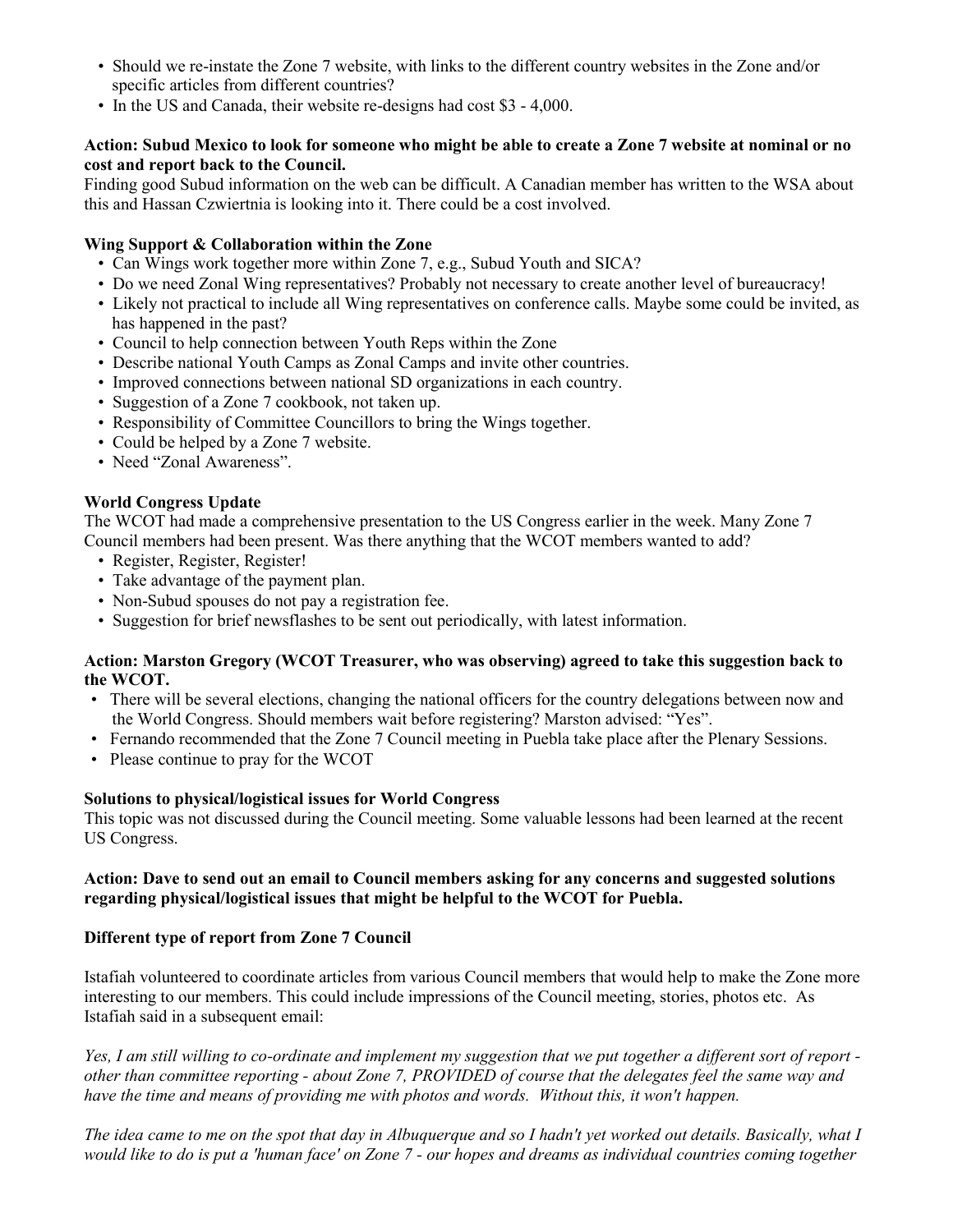*and at the same time not losing sight of the fact that we are a part of the larger international Subud family. Photographs of children (the future of zone 7) would be delightful - youth activities in our individual countries especially Surinam, Mexico and possibly Cuba. A few lines on the impact of having the World Congress in one of our Z7 countries. A couple of lines from Council members about how they personally experience serving on the Council - perhaps somebody could write something brilliant about the Council's 'raison-d'etre' - Dave? For example, Dave, how would your job have been if there were no Zone Councils - much easier perhaps? I remember Varindra Vittachi saying that he had nothing against committees, he just favored committees of one.*

*TIME LINES: The next issue of SCAN comes out in September, and I believe SUBUD USA's newsletter will be out in August. I doubt we will make the latter. However, I am not hung-up on timelines - I would rather focus on the quality of the finished product.*

*Looking forward to your feedback.*

## **Action: Council members to send suitable material to Istafiah for a different type of Zone 7 Report.**

### **Management of Subud Endowment Funds**

Renata did not feel that it was necessary to include this in the Council meeting agenda, as she had had very beneficial communication with a number of people during the US Congress.

#### **Date of next Zone Council conference call**

#### **Action: Dave to advise Council members by email of the date of the next conference call.**

#### **Wrap Up:**

- Dave ran through the list of expected outcomes and hopes that had been expressed at the beginning of the meeting by each Council member. Most had been met!
- Each member commented on the Council meeting from their personal standpoint, as to what had been accomplished and what they would take away from the meeting. A success??

#### **The Zone 7 Council meeting was adjourned with a quiet time at 3:01pm.**

|  |  | To do list: |
|--|--|-------------|
|--|--|-------------|

| Dave                | To follow up on the current long-term international archives strategy and report back to the |
|---------------------|----------------------------------------------------------------------------------------------|
|                     | Council.                                                                                     |
| Dave                | To send information on consensus and membership of the WSA to Zone 7 Council                 |
|                     | members for their comments.                                                                  |
| Dave                | To find out if the subtitled DVDs could be copied, confirm that they do not play on regular  |
|                     | DVD players in North America, the cost of buying additional copies from SPI etc.             |
| Dave                | To forward the approved motion regarding future fundraising to the WSA Executive.            |
| Cuban Support Team  | Will consider the suggestions from the Council for further supporting Subud Cuba and         |
| (CCs & Hardwin)     | provide recommended actions to the Council.                                                  |
| All Council members | Will make an effort to financially support Alejandra so that she can accompany the           |
|                     | International Helpers during their next visit to Cuba (subject to testing.)                  |
| Dave                | To review these suggestions regarding making the Zone more relevant and involve other        |
|                     | Council members in implementing some of them.                                                |
| All Council members | To go back and discuss the need to create greater continuity by staggering CC terms on the   |
|                     | Council and report back to Dave (prior to the next conference call) with suggestions on      |
|                     | how staggered terms might work.                                                              |
| Dave                | Email the proposed Zone Rep selection procedure to the Council for review and comments.      |
| Dave                | Will approach the other Zone Reps for their views on staggered (4 year) terms for Zone       |
|                     | Reps.                                                                                        |
| Dave                | To forward the Archives Centre resolution to the WSA Executive for discussion at the         |
|                     | World Congress.                                                                              |
| Hardwin             | To research the costs and coordinate Zone 7 delegate representation at the World Congress.   |
|                     | The goal of the Council was to work with WSA and have as many Zone 7 delegates attend        |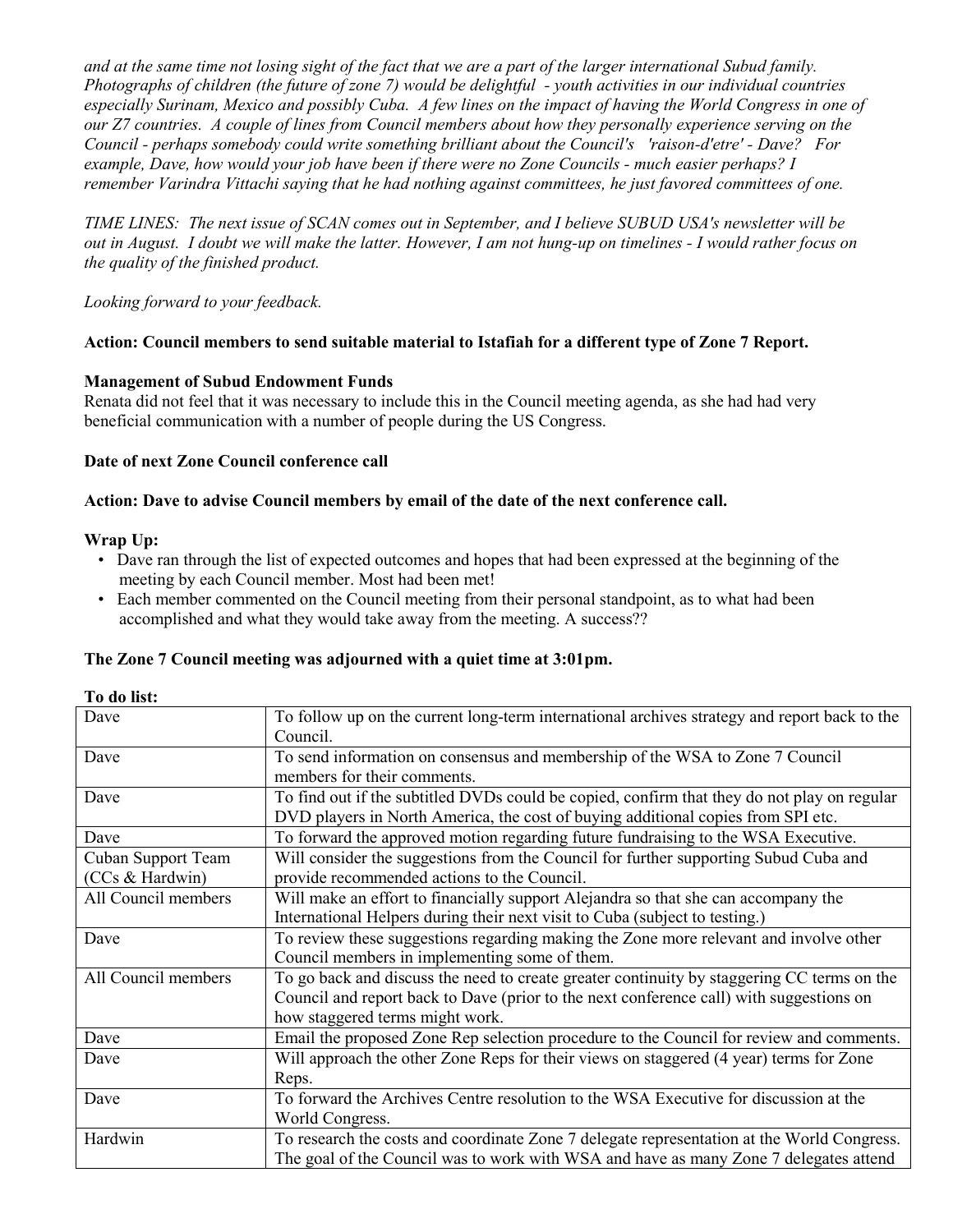|                        | the World Congress possible.                                                               |
|------------------------|--------------------------------------------------------------------------------------------|
| Hardwin                | Will look into the legalities and practicalities of Zone 7 having its own bank account and |
|                        | report back to the Council.                                                                |
| Hardwin & Renata       | Will work together to see if future Zone budgets can be "operational/project based" and    |
|                        | include all costs.                                                                         |
| <b>Subud Mexico</b>    | To look for someone who might be able to create a Zone 7 website at nominal or no cost     |
|                        | and report back to the Council.                                                            |
| <b>Marston Gregory</b> | Agreed to take this suggestion regarding Congress newsflashes back to the WCOT.            |
| Dave                   | To send out an email to Council members asking for any concerns and suggested solutions    |
|                        | regarding physical/logistical issues that might be helpful to the WCOT for Puebla.         |
| All Council members    | To send suitable material to Istafiah for a different type of Zone 7 Report.               |
| Dave                   | To advise Council members by email of the date of the next conference call.                |

Respectfully submitted, Lucian Parshall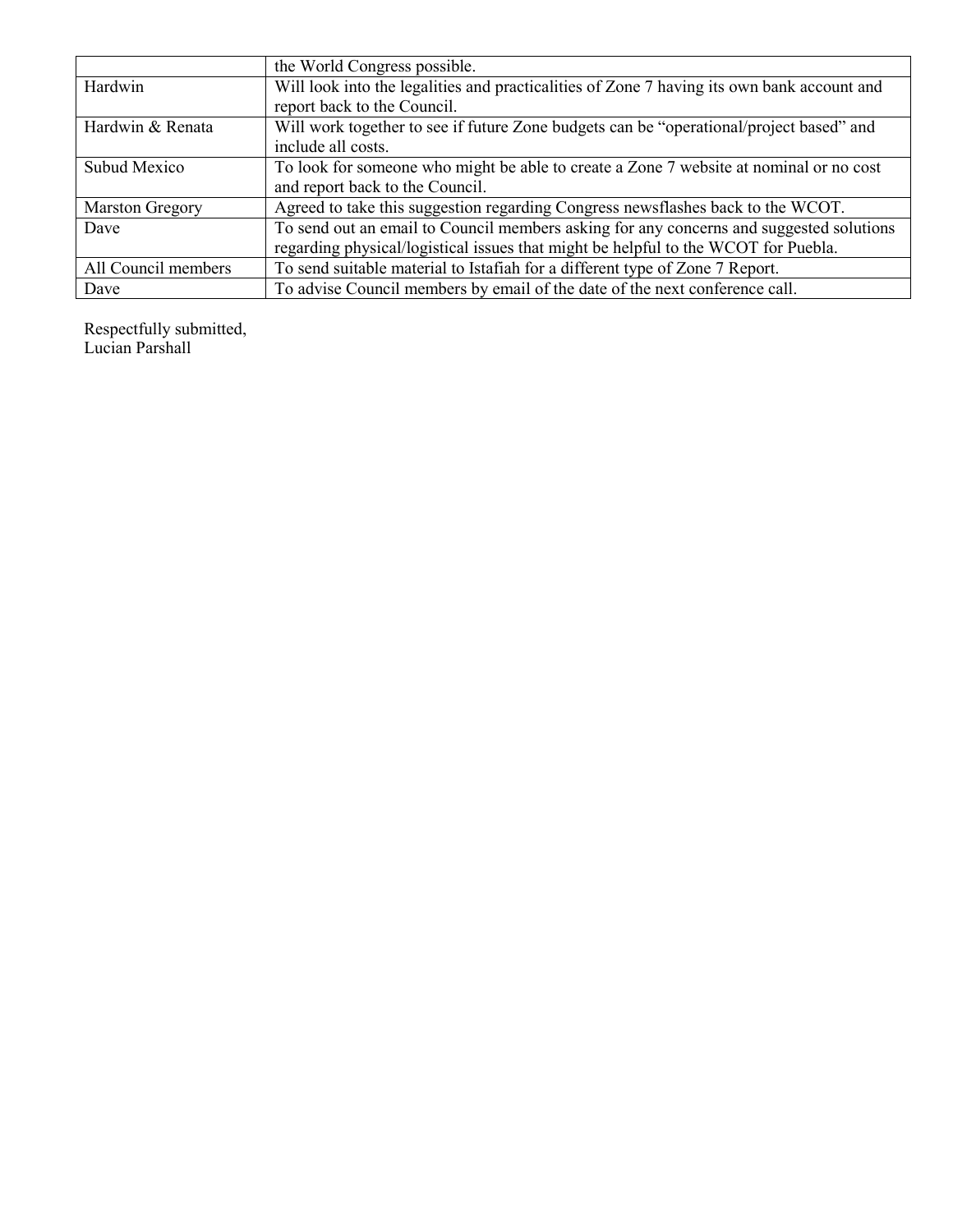# **KC report to Zone 7 from Subud Canada**

## MEMBERSHIP

Subud Canada's membership is mainly concentrated in the provinces of Quebec and Ontario in Eastern Canada, and British Columbia and Alberta in Western Canada. The Eastern Region has three main groups – Montreal, Ottawa and Toronto as well as a few satellite groups and regional members in Nova Scotia and Manitoba. The Western Region's largest group is Vancouver, with smaller groups in the Fraser Valley and Vancouver Island as well as regional members in Edmonton, some of the more remote parts of the mainland and the Gulf Islands.

All of the main groups enjoy a membership that reflects Canada's multi-cultural population and an age demographic that ranges from late teens to the nineties. In recent years, several of our "pioneers" have passed away, leaving many of us not only sad but prompting us to look to the future and the changes that will inevitably follow as we need to fill these very large shoes to keep our organization functioning.

### OUR CHALLENGES

A common concern shared by most of our groups, and what we believe is also a worldwide concern, is that it is still very much the older members who continue to have the willingness and the ability to volunteer for both committee and helper jobs. There are, of course, some notable exceptions but as helpers we are very aware of the ongoing need to encourage and help our newer and younger members to understand the importance of regular attendance at latihan and participation in group activities. Older members can share from their own experience the benefits than can be experienced when we are engaging in roles that serve the needs of our Subud organization. Although it is best to serve without expecting anything in return, at times we are given to in ways far beyond what we have contributed.

We are aware that there are members, including helpers, who get discouraged and feel pessimistic about the present and future state of Subud. They experience a difficulty in experiencing freshness in their latihan and lack a sense of connection to their Subud brothers and sisters.

We have found that there are some things that help to remedy these difficulties for individuals. One is to have a close ongoing relationship with an experienced member, someone who is genuinely interested in them and their Subud journey. Often, helpers are in the best position to cultivate such relationships.

Something else that is helpful is having group, regional and national get-togethers and gatherings. It seems that being involved in either planning or attending such events stimulates the spark of inner connection and a sense of communal feeling. At times, we are unaware of what we have to offer to our Subud life either as an individual or as part of a team until we work together on a Subud project, either big or small. An example was the recent America's Gathering in Vancouver. 30-35 individuals met one day a week for (2)

a year to plan and prepare for the Gathering. Many were surprised by the wealth of resources that this group had to contribute. The group worked together with respect and caring for one another and out of that harmony the project came to a successful outcome.

Another example of the positive power of Subud gatherings occurred in the Spring of 2013 when a Helpers weekend was held in the Western Region. 30 helpers were in attendance. Many questions and concerns were brought forth during our time together. Some helpers were troubled by such things as: new members being opened and leaving shortly after their opening; difficulty in performing their role as helpers; and, helpers questioning the value of remaining as a helper. Encompassing these concerns was an atmosphere of openness, acceptance and connection to our inner feelings. Through latihan, sharing, a lot of quiet listening and testing, the helpers left the weekend feeling satisfied, connected to their inner selves with a sense of closeness to their Subud brothers and sisters.

Another source of support and help for the members is to avail themselves of Bapak's talks. In listening to Bapak's talks we are given explanations about the latihan and our own human make-up. And, accompanying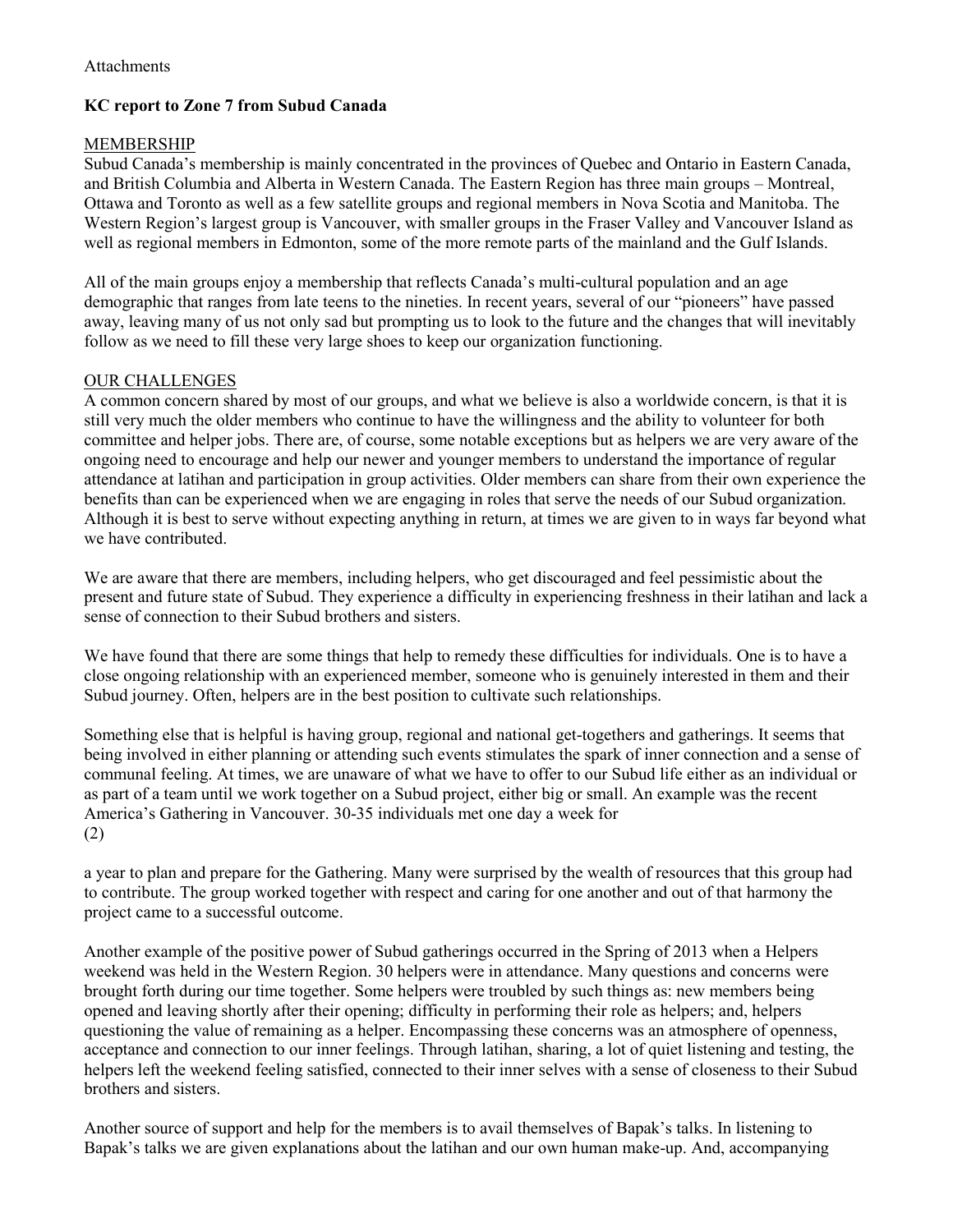these explanations, we have the opportunity to receive something that can touch our inner feeling, bringing proof of the power of this inner gift we have received through the latihan.

## OUR BLESSINGS

While recognizing our challenges we are also grateful for the fruits and blessings of the latihan that are apparent in many of our personal lives and more widely in the fact that all of our large groups not only own their properties but are running successful rental enterprises that have helped pay off their mortgages and also to support Subud Canada/International expenses and contribute to Susila Dharma. Activities such as art galleries that display members' works are a much appreciated development in Ottawa, Montreal and Toronto. Our helpers groups continue to perform their duties with sincerity and dedication and visits from the International, National and Regional helpers are generally well attended and appreciated. Most importantly we wish to celebrate our indomitable spirit that enables us to continue in our roles with love and gratitude for the latihan and for each other.

Submitted by Mahmud Nestman and Istafia de Souza

## **KC report to Zone 7 from Mexico.**

Our national congress was held in March and about 40 members attended from the three formal groups, Puebla, Tlaxcala, Mexico City and isolated members from Veracruz and Cuernavaca. there was a very full programme:

- testing for the new national chair;
- presentations of the wings and the subud structure;
- workshops and a kejiwaan session with testing related to our commitment as helpers, to our disposition and diligence in the performance of our duties.

It was considered that the present roster of national helpers could carry on until the world congres.

The national council decided that the changeover to the new national committee should take place in the council meeting held in mexico city on 11th May. There the outgoing national committee headed by Mariamah as chair and Manuel as treasurer handed over all pertinent documents to the incoming chairman, Fernando Fatah. aside from this, there was a national helper visit to puebla to work with the local helpers and the group, but there was a limited attendance of the members. Sadly our sister Miriam Salinas, national helper for Puebla passed away. from Tlaxcala there was a request for a special session with the women of the group to promote their regular attendance to the group latihan.

The new national chairman made a request that the local helpers shhould, through some tests, help members to receive indications and so they might come forward to take up the auxiliary posts (secretary, treasurer, etc) and thereby complete the committee. The various candidates are to be tested at the national gathering to be held on 25th may in Mexico City. this procedure would be better than choosing them himself.

Luthfi and Karimah.

## **KC report to Zone 7 from Subud USA**

#### **Statistics:**

Since the National Committee is in the process of updating the membership database, the information below is based on the 2012 census report.

Active Members: 1,800 National Helpers: 7 Regional Helpers: 36 Active Local Helpers: 375 Honorary Helpers: 37 Candidate Helpers: 16 Openings 2012: 84 Centers in 7 Regions: 59